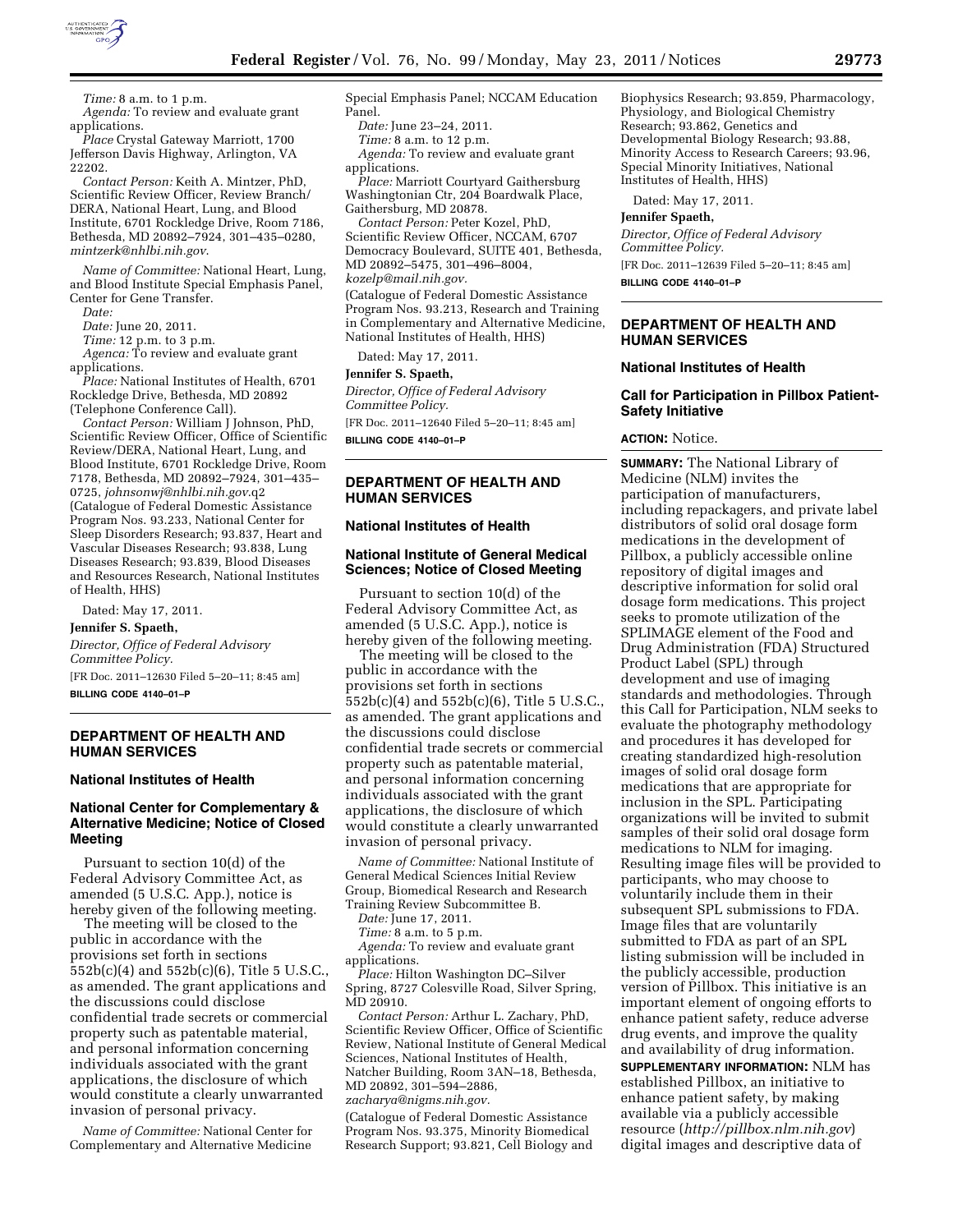descriptive information. Such a resource is intended to have application in poison control, emergency response, disaster response, anti-counterfeiting, manufacturer compliance with Federal regulations, improved prescription filling accuracy, and reduction of medication errors and adverse drug events.

Images of tablets and capsules that are currently available to the public from various online resources are of varying quality. There exists no single, authoritative resource of high-quality images representative of prescription and non-prescription medications available in the United States from which a trustworthy resource such as Pillbox can be constructed. To remedy this situation, NLM, working with FDA, has developed a standardized methodology for creating digital images of solid oral dosage form medications. Presently, NLM is testing a demonstration/beta version of Pillbox that contains SPL information for listed solid oral dosage form medications and NLM-produced images for approximately 1,000 solid oral dosage form medications. Because these images are not part of the SPL and have not been verified by the manufacturer; the demonstration/beta version of Pillbox contains a disclaimer indicating that it is a demonstration system that is not intended for clinical use.

In order to test the imaging methodology in an operational setting and to begin developing a production version of Pillbox, NLM is offering, on a time-limited basis, to provide manufacturers, including repackagers, and private label distributors who send product samples to NLM, image files suitable for inclusion with their SPL files that are being submitted to FDA. Manufacturers, including repackagers, and private label distributors may voluntarily include this standardized image in the SPL file they submit to FDA as part of the drug listing process. If a firm includes the image with an SPL submission, that image will be included in the production version of Pillbox. The production version of Pillbox will only contain images that have been verified by manufactures, including repackagers, and private label distributers. When the production version of Pillbox is launched, the current demonstration/beta version will be taken offline from public access and

will only be used for agency research and development. NLM may also use the images it produces to populate the offline version of Pillbox to further agency research and development.

# **Photography Facility**

NLM, in collaboration with FDA, has set up a photography laboratory at an FDA facility in Rockville, Maryland for the purpose of generating standardized images of representative solid oral dosage form medications for the duration of this project. This facility is registered with the Drug Enforcement Administration.

NLM will provide to manufacturers, including repackagers, and private label distributors, at no cost, an image suitable for submission to FDA as part of drug listing for any actively marketed solid oral dosage form medication that is sent to them. The image will encompass visible spectrum only. Ultraviolet and infrared images will not be captured.

No physical or chemical tests or assays of any nature will be performed on the submitted products. Once imaging is completed, the representative solid oral dosage form medications will be destroyed.

Photographs will be provided for the duration of the testing period, which is anticipated to continue through FY2012. The agency will provide information about further development of Pillbox, the production of SPL image files, and the standardized methodology for SPL images after completion of the testing period.

#### **Participation**

We invite manufacturers, including repackagers, and private label distributors of solid oral dosage form medications to voluntarily participate in this program.

### **Procedure for Submitting Applicable Packaged Products for Imaging**

Manufacturers, including repackagers, and private label distributors of prescription and over-the-counter solid oral dosage form medications may submit products for imaging. The expiration date on the submitted products' packaging should be the longest available expiration date. Participants should:

1. Indicate to the agency their intent to participate in this program via e-mail to *[pillbox@mail.nih.gov.](mailto:pillbox@mail.nih.gov)* It is not necessary to provide any information related to products which will be submitted in this announcement of intent. This initial communication is strictly to express intent and to allow for resource allocation planning.

2. Select and ship the smallest volume stock package(s) totaling at least 8–10 representative solid oral dosage form medications (*e.g.,* tablets, capsules) of the same drug product. In order to ensure the safety of facility staff and compliance with appropriate federal regulations please include the accompanying prescribing information.

a. Consolidated shipments of multiple packages are permitted.

b. If there is an undue financial burden associated with providing the smallest volume stock package, please contact NLM via e-mail to *[pillbox@mail.nih.gov.](mailto:pillbox@mail.nih.gov)* 

3. Provide contact information for the person(s) submitting the solid oral dosage form medications and receiving the final images. Contact information should include:

a. Firm's name and address.

b. Name, e-mail address, and telephone number of the person submitting the representative solid oral dosage form medications.

c. Name, e-mail address, and telephone number of the person who is responsible for receiving the final images of the representative solid oral dosage form medications.

4. Send the representative solid oral dosage form medications to:

a. NLM PILLBOX IMAGING PROJECT, Attn: Staff Pharmacist, 2094 Gaither Rd., Suite 240, Room 245, Rockville, MD 20850.

The final image file will be sent to the specified e-mail address of the person who is responsible for receiving the final image. The manufacturer, repackager, or private label distributor may voluntarily include the provided image in an SPL drug listing submission to FDA, in the SPLIMAGE data element. Images submitted as part of the SPL will be included in the production version of Pillbox.

#### **Partnership Acknowledgment**

Manufacturers, including repackagers, and private label distributors who participate in this process will be acknowledged on the Pillbox Web site and in other communications about the project.

**FOR FURTHER INFORMATION CONTACT:** Any question regarding this process or the Pillbox initiative, including alternative methods for receiving the images, should be sent to *[pillbox@mail.nih.gov.](mailto:pillbox@mail.nih.gov)*  Any questions regarding submission of the file to FDA should be sent to *[spl@fda.hhs.gov.](mailto:spl@fda.hhs.gov)*